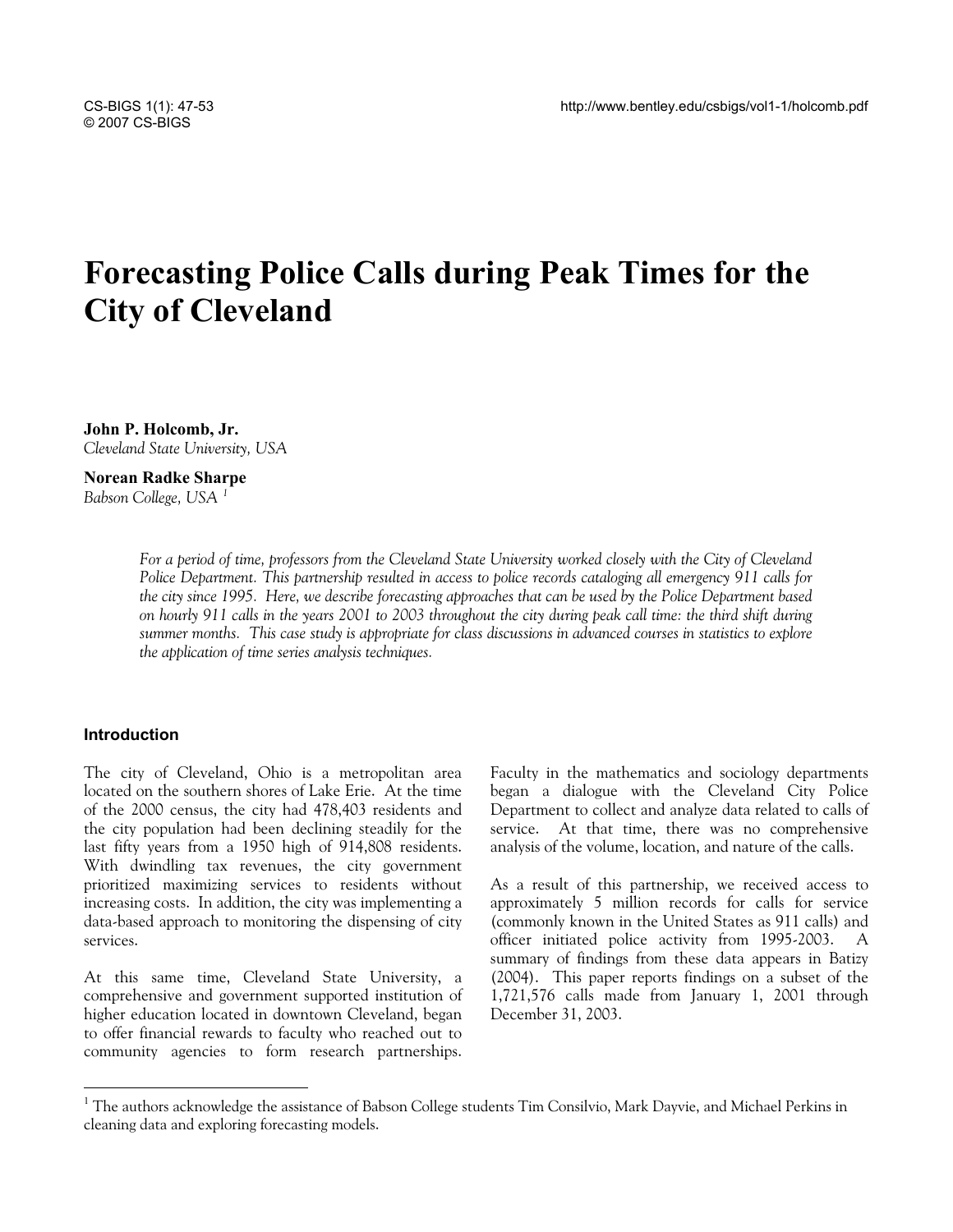The goal of this paper is to describe effective forecasting models for police activity in the city of Cleveland to assist the Cleveland Police Department with staffing during peak crime hours. Specifically, we focus on the peak shift and the peak summer months. Inaccurate forecasts of calls for service are costly to police departments because they result in either an inadequate number of police to respond to the calls, or an oversupply of police on duty. Understaffing of police increases the possibility of delayed time of response to the 911 calls and the associated consequences of a poor response time. Overstaffing increases the direct labor cost to the City of Cleveland.

In addition to the goal of creating an accurate forecasting model, we want to develop a relatively simple userfriendly model for implementation at the Cleveland Police Department. The resulting model needs to be feasible, both from a financial and practical perspective. The reason we chose the peak months and the peak shift was the fact that peak crime times and months present the most challenges in staffing across the districts in Cleveland.

# **Background**

Research in the field of emergency management and response can be found in the operations research, criminology, and sociology literatures. Goldberg (2004) provides a review of operations research and statistical models for the deployment of emergency service vehicles. Goldberg highlights the study of Kamenetzky, Shuman, and Wolfe (1982) that developed a regression model to predict demand for pre-hospital care. Its limitations were that it ignored the temporal issues known to affect demand for services. Mabert (1985) developed a demand-for-911 service model using Box-Jenkins time series methodologies. Recently, Channouf et al. (2007) developed time-series models of call volume for emergency medical service in Calgary and Alberta and Taylor (2007) provided a comparison of five univariate time series methods for forecasting intraday arrivals at a call center in the United Kingdom.

It is widely known that ARIMA models are useful in modeling call center data. Examples include Bianchi, et al. (1998), Andrews and Cunningham (1995), and Nijdam (1990). Most recently, Burman and Shumway (2006) used the ARIMA method to model a U.S. energy and global temperature time series to compare alternative modeling approaches.

In the criminal behavior literature, temporal variations have been documented frequently. Harries, et al. (1984) reviewed the long-associated link between weather and human behavior and provided an analysis of seasonality and assault in Dallas, Texas. Other research relating crime and seasonality includes Anderson, et al. (1997); Auliciems and DiBartolo (1995); Baumer and Wright (1996), Cohn (1993); Cohn and Rotton (2000, 2005); Harries (1990); and Rotton and Cohn (2000, 2004). In many of these studies, it was not uncommon to use data sets that contained crime data from the past decade (or even longer) due to the lag time in reporting and releasing data that are reliable.

# **Data Description**

The first step in our data preparation was aggregating calls to the number of calls per hour. This provided 24,000 data points across all kinds of calls for service and officer calls of police activity. For example, a summary of the Cleveland data shows that there are 219 different identifying codes for the types of calls for police service. The table below gives the top ten categories for calls for service and officer activity.

In Table 1, perhaps surprisingly, the third most common type of calls for service is domestic violence involving assault or threats of assault with the suspect on the scene. Another area of surprise may be the large number of silent 911 calls. These calls are made to the call center, but the caller immediately hangs up or is silent. The City of Cleveland has a policy in place that officers respond to the geographic location of the call to determine if there is need of police service, so each of these requires a response.

**Table 1.** Frequency of top ten categories shows distribution of types of calls

| Nature of Call                      | Count   | Percent |
|-------------------------------------|---------|---------|
| <b>Traffic Stop</b>                 | 186,123 | 10.8    |
| District Assignment                 | 79,032  | 4.6     |
| Domestic Violence (Suspect present) | 77,420  | 4.5     |
| Burglar Alarm                       | 71,686  | 4.2     |
| Silent 911 Call                     | 71,620  | 4.2     |
| Residential Burglar Alarm           | 62,889  | 3.7     |
| Drug Activity                       | 54,195  | 3.1     |
| Civil Disturbance                   | 50,087  | 2.9     |
| Suspicious Activity                 | 34,750  | 2.0     |
| Theft Report                        | 34,312  | 2.0     |

Of interest to city council members is the number of calls per service broken down by District. The city of Cleveland has six districts with some known for higher crime than others. A simple frequency table for the six districts of Cleveland reveals a fairly even distribution of calls across the six districts (Table 2).

If, however, we take into account the population of each district, we see a different picture. The per capita analysis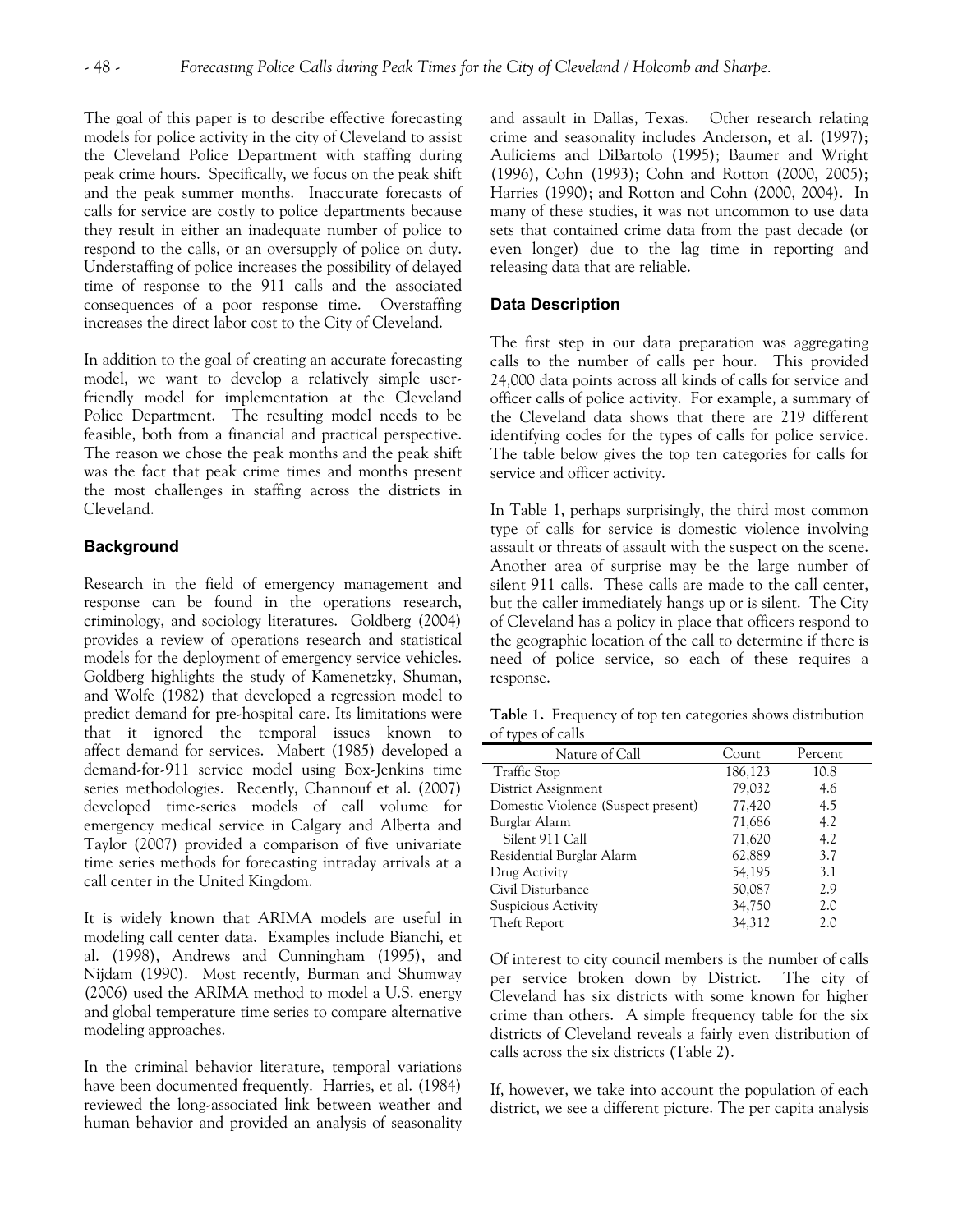shows that district three has the greatest number of calls per capita because, although it has the fewest number of calls, it also has the smallest population of all the districts. (This zone contains the downtown Cleveland business district which contains many businesses, restaurants, and night clubs and fewer residential areas.) While it is interesting to note the differences in calls per capita across the districts, each call still requires a response, and Table 2 demonstrates that the districts are similar in frequency of calls.

**Table 2.** Frequency of 911 calls by district shows relative consistency across district

| District       | Calls  | Percent |
|----------------|--------|---------|
| D1             | 290099 | 16.9    |
| D <sub>2</sub> | 296278 | 17.2    |
| D <sub>3</sub> | 270717 | 15.7    |
| D4             | 309119 | 18.0    |
| D <sub>5</sub> | 271219 | 15.8    |
| D6             | 284144 | 16.5    |

Another variable of interest is the Priority of the service call. The City of Cleveland classifies calls into five priorities with priority 1 calls being the most important. Priority 1 calls are calls for service where crime is in progress such as homicide, domestic violence, ethnic intimidation, shots being fired, or robbery. The distinguishing feature is that the perpetrator is on the premises or close to the premises. Priority 5 calls are often police - initiated calls to the dispatch center that refer to patrolling one's district, filing reports, or walking through public areas such as parks and neighborhoods.

If we examine the number of calls over time by Priority, we observe that seasonal patterns are fairly pronounced across priorities 1, 2, and 3, while priority 4 and 5 calls are more consistent (see Figure 1). Seasonal peaks in the



**Figure 1.** Time series of monthly calls by Priority  $(P1 - P5)$ during 2001 – 2003

summer are clearly visible in all districts for the most urgent calls: priorities 1, 2, and 3. Each of these time series is stationary in the mean with seasonal peaks during the summer months (June, July, and August) during the years  $2001 - 2003$ .

Since we have hourly data, it is also useful to examine a time series plot of the mean number of calls per hour of the day aggregated across all districts and priorities (Figure 2). Here we see that the busiest hours of the day for calls for service are in the late afternoon/ early evening (hours  $15 - 20$ ). This is when traffic is at its worst and young people are home from school. Many individuals believe that police activity is busiest at night, but we see there is a steady decline in calls for police activity from 9:00 pm until 6:00 a.m.



**Figure 2.** A plot of average calls per hour over the 24 hours in a day shows the peak in calls between hours 15 and 20 (3pm – 8:59pm)

If we examine this six hour time frame (3:00 pm to 8:59pm) across the year on a monthly basis, we obtain Figure 3. Here we see that calls for service do peak during the hot summer months. The median number of calls in June (month 6) is 102 while in December (month 12), the median is 74. Thus, a 38% increase in median number of calls exists comparing June to December. This should not be surprising, since prior studies have shown that summer months associated with warmer weather are likely to be months with more violence (Anderson et al., 1997).

The Cleveland City Police Department schedules police in three different shifts and these peak hours of incoming calls overlap most with the third shift (3PM – 11PM). Thus for staffing purposes, the number of hourly calls will be forecasted during shift three in the summer months of June, July, and August – the peak hours and peak months.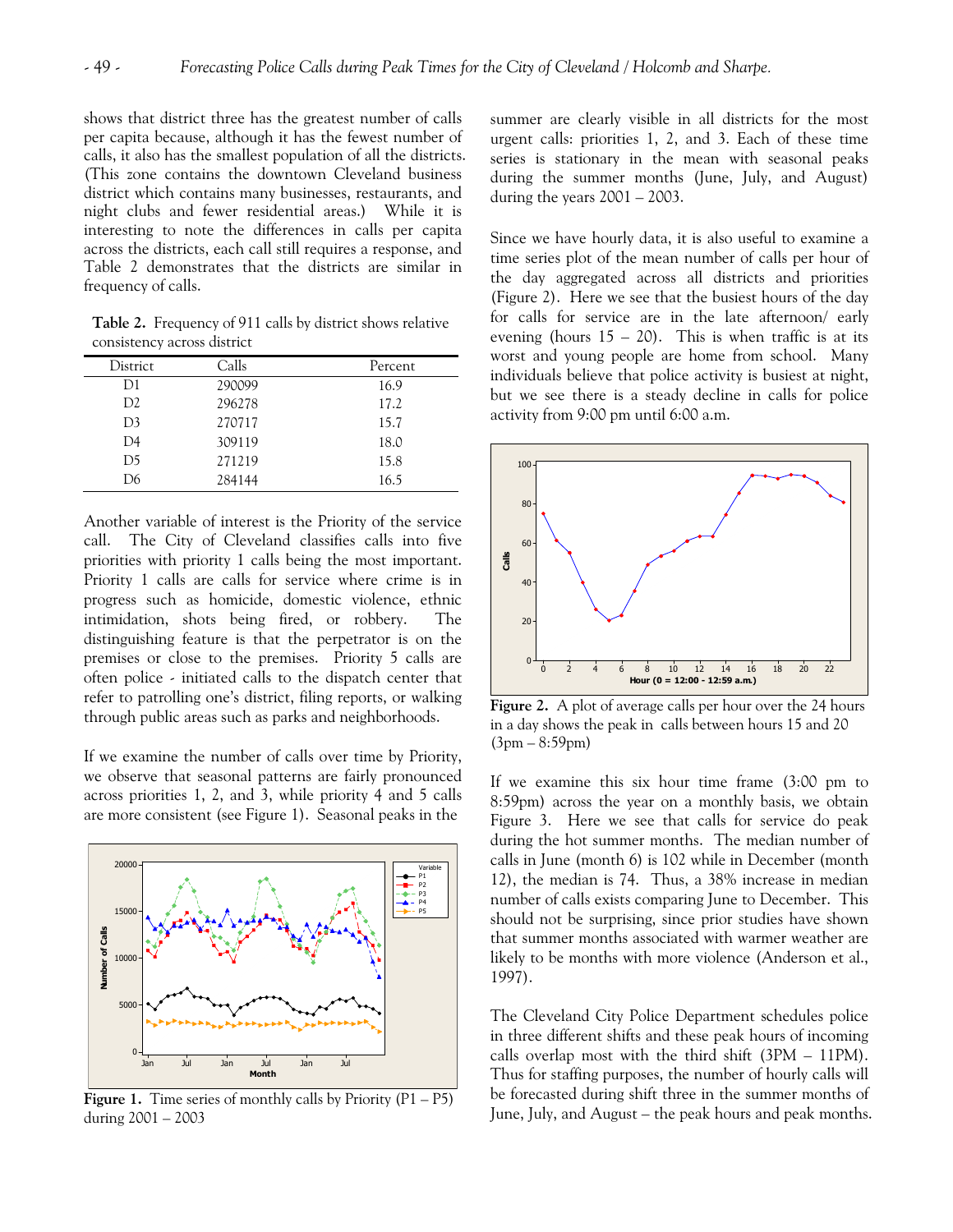Beside the hourly calls, other variables in our dataset included: seasonal dummy variables, including the day of the week and hour of the day and weather-related variables, such as wind speed, sea level pressure, and temperature (in °F). We will compare models using two different time series. First, we will use all hourly calls during shift 3 between Jan., 2001 and Aug, 2003 (7671 data points). Second, to explore the ability in the future to use smaller datasets, we will use only the hourly calls during peak hours and peak summer months in 2001 – 2003 (2096 data points). In both time series, we held out the observations from August 18, 2003 to August 31, 2003 (112 points, or 14 days of shift 3) to evaluate and compare the accuracy of our models.



**Figure 3.** A plot of calls per hour between 3:00pm – 8:59pm by month during 2001 – 2003 shows a summer peak during June – August (month  $6 - 8$ ).

### **Data Analysis**

While a large number of models were created, this case study examines the ones we consider the most useful for the Cleveland Police Department. The main metrics used for model evaluation were retrospective and prospective mean absolute percent error (MAPE). After examining the stationary time series and exploring the data, we decided to start with smoothing models. Of these models, the most accurate was an eight-hour moving average model to predict hourly call volume for two weeks in the future – in this case the last two weeks in August, 2003. The reason for the effectiveness of this model is largely because the data were only for one shift so the data will most likely show an eight hour period. As we can see in Figure 4, the 8-hour moving average model showed good results with a relatively low MAPE of approximately 13% using the shorter time series



**Figure 4.** Plot of hourly 911 calls and moving average model during shift 3 for summer months 2001 - 2003 shows a stationary time series with relatively few unusual observations.

containing only prior summer months. (The MAPE was similar at 14% for the lengthier time series).

Note that the moving average model follows the peaks and valleys of this stationary series somewhat closely. The unusually high call observations occurred on July 4th, 2002 and 2003 and on August 14, 2003. The outliers on July 4th are not unexpected, since holidays are known to be likely dummy variables in a crime or sociological regression model. The outlier on August 14, 2003 is most likely due to the onset of a citywide power outage, which was part of a larger blackout and included all of Ohio, the Northeastern United States, and Eastern Canada.

While the FPE (Forecast Percent Error) of this smoothing model was only 3.06% for the last two weeks in August, this simplistic model may not be practical for forecasting two weeks ahead; although it may be accurate on average, it may also miss any volatility during the forecasted two week period. A second smoothing model that was tried was the single exponential model, which produced a similar MAPE (13% and 14% for the short and lengthier time series, respectively).

Given the seasonality of the time series, as a next step in model building, we evaluated the Holt-Winters multiplicative model to capture the level, trend, and seasonal components in the 911 call time series. While the MAPE for the Holt-Winters model was lower (12% and 13%, for the two time series, respectively), the forecast percent error for the last two weeks in August was higher (-11 % for both models) than the simpler smoothing model, which meant that the number of incoming 911 calls were under predicted on average. In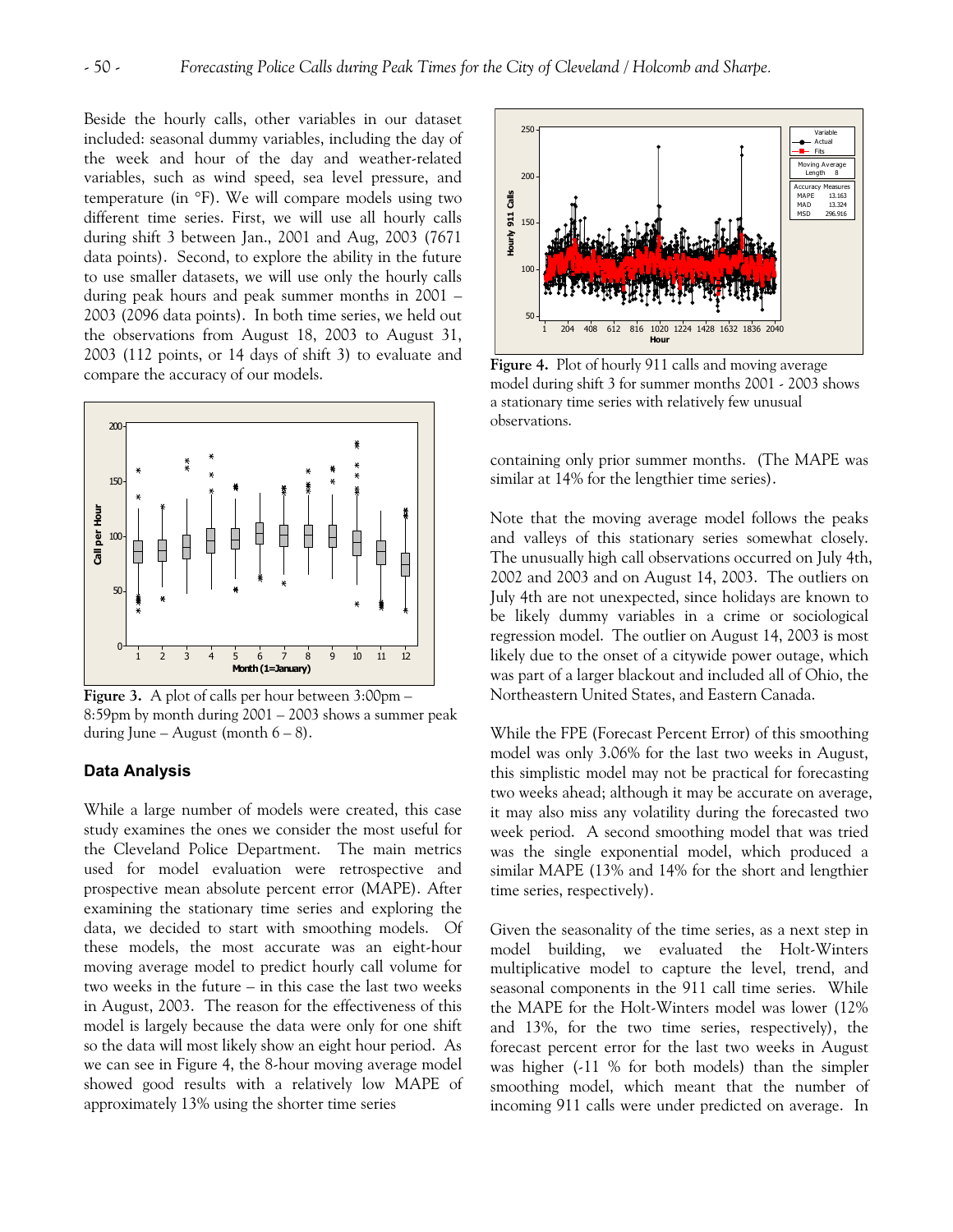fact, approximately two-thirds of the hourly forecasts for the third shift during these last two weeks in August were under forecasts. The implication is that the police force would be consistently understaffed during the third shift if this model were used.

Next, we chose to focus our efforts on a multiple regression approach using temperature, intervention variables, and autoregressive terms. The final model using the shorter time series included dummy variables for the July 4th holiday, day of the week, hour of the day (all with  $p < 0.01$ ) – and quantitative variables for temperature (in  $\textdegree$ F, p < 0.01) and the number of 911 calls 14 and 21 days ago (or 112 and 168 hours ago,  $p <$ 0.05). Note that more recent autoregressive terms could not be used in the model if the purpose is to forecast calls two weeks into the future. Also, as expected the coefficients support that calls are highest on Fridays between the hours of 9 – 11 PM.. The multiple regression model for the lengthier time series did not include temperature, since it was missing for a period during 2002, but did include dummy variables for the months, in addition to hour and day of the week (all coefficient p-values < 0.001, see Table 3).

Despite our use of dummy variables and autoregressive terms, this model continued to have difficulty with the previously identified outliers and autocorrelation remained a problem. However, prospective error (MAPE of the forecasts) for both time series was the best of all the models. If forecasted temperatures can be reliably obtained two weeks out to predict staffing needs two weeks in advance, then the first model can be used to effectively forecast 911 calls. Otherwise, staffing could be determined from using only the dummy variables for hour, day of the week, and month, plus the level of calls 2 and 3 weeks ago based on the lengthier time series.

Finally, our analysis shifted to autoregressive/ integrated/ moving average (ARIMA) models, originally described by Box and Jenkins (1976). These models use autoregressive (AR) terms, which are lagged observations of the dependent variable and moving average (MA) terms, which are lagged error terms as independent, or explanatory, variables. If the dependent time series is differenced, then the AR and MA terms are integrated (I) with the process of transformation and the predicted variable is now the change, or difference, in the dependent variable.

Our first step in developing an ARIMA was to examine the autocorrelation function (ACF) and the partial autocorrelation function (PACF) to determine the appropriate AR and MA terms to include in the model. The ACF of hourly 911 calls clearly showed the seasonality in the series (see Figure 5) and the PACF indicated additional AR and MA terms that were appropriate for the model. The strong seasonality suggested a seasonal difference, so we used these differenced values as our dependent variable. The resulting ARIMA model included AR terms for the prior hour and the same hour of the day for the five previous days (5 seasonal AR terms). None of the MA terms proved to be significant. Thus the final ARIMA model was (1,0,0)(5,1,0)8. This model produced an improved MAPE over the Holt-Winters method (approximately 12% using both time series). Table 3 compares the error for each of the models discussed in this case study.



**Figure 5.** The autocorrelation function shows the relationship between incoming 911 calls to the number of calls the same time on prior days (using only the 8 hours in shift 3).

# **Conclusion**

Our analysis supported previous statistical studies that found a relationship between peak crime rates and temperature. A multiple regression model using temperature (in oF) and intervention variables for holiday, day of the week, and hour of the day together yielded an historical MAPE of less than 10%. In addition, our analysis revealed little difference between models developed on the full time series of hourly calls during shift 3 for every month from Jan., 2001 to Aug., 2003 compared to the shorter time series (using only prior summers). The model developed on the lengthier time series did, however, produce the lowest prospective MAPE and enables the Cleveland Police Department to forecast calls based only on the hour, day, month, July 4th holiday, and the level of calls from 2 and 3 weeks ago. The advantage of this approach is that the coefficients from this model allow police to build a scheduling model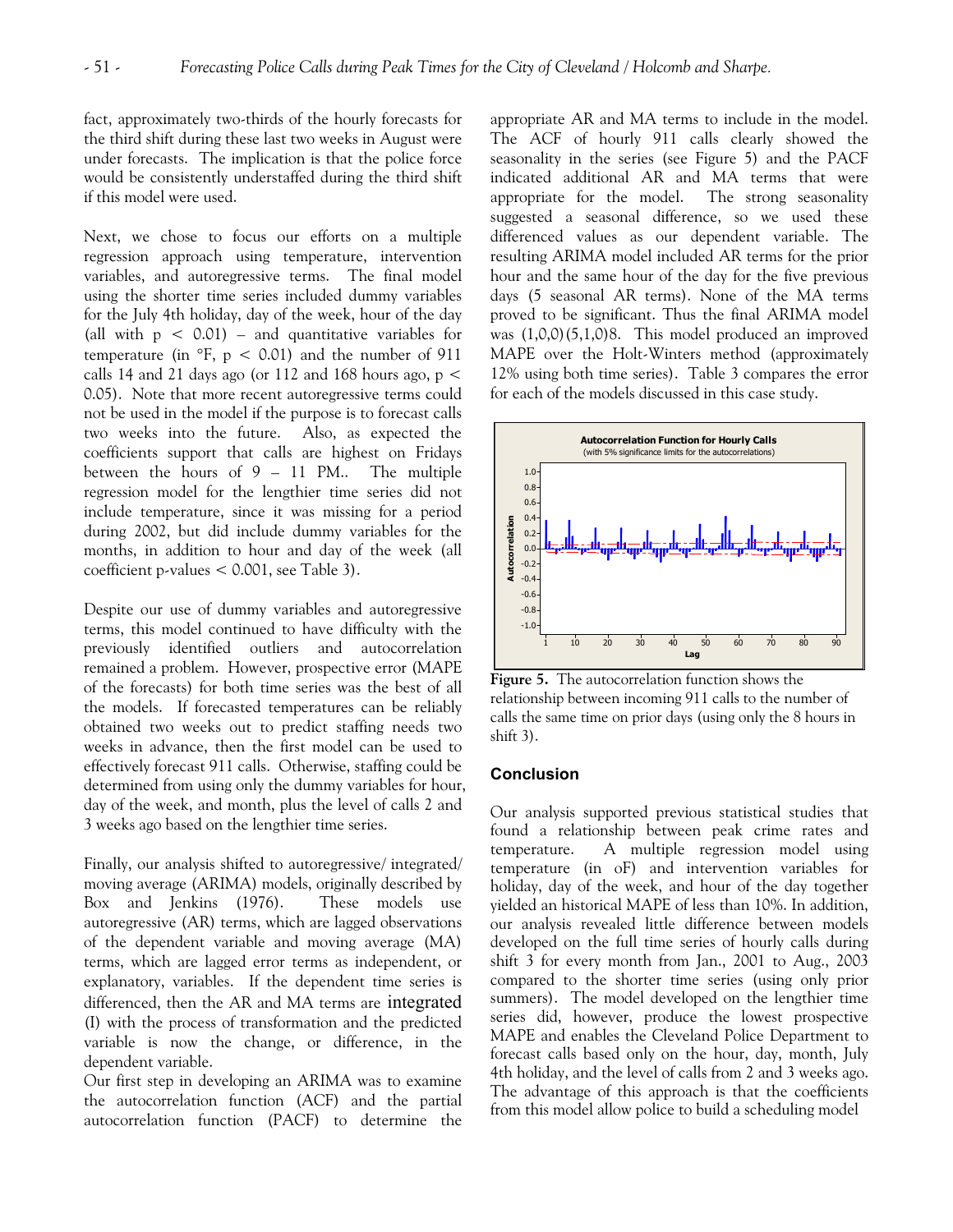| Retrospective |                  |               |                  |
|---------------|------------------|---------------|------------------|
|               | Prospective MAPE | Retrospective | Prospective MAPE |
| MAPE          | (for forecasts)  | <b>MAPE</b>   | (for forecasts)  |
| 9.28%         | 13.72%           | 12.63%        | 10.93%           |
| 12.01%        | 17.68%           | 13.40%        | 17.68%           |
| 1.08%         | 16.31%           | 12.70%        | 16.19%           |
|               | .                |               |                  |

#### **Table 3.** Comparison of error for the models.1

1. Theil's <1 for each model, indicating that the model is more accurate than a naïve forecast.

2. Using Hourly Calls during June-Aug in 2001 – 2003 for shift 3

3. Using Hourly Calls during all months in 2001 – 2003 for shift 3

4. Multiple Regression Model for lengthier time series w/ lowest prospective MAPE:

 $Calls = 43.0 - 6.85Sun + 2.01Mon + 4.55Tue + 4.75Wed + 3.18Thu + 5.38Fri + 4.28Hr15 + 6.06Hr16 + 4.73Hr17 + 6.19Hr18 +$ 5.82Hr19 + 4.53Hr20 + 1.57Hr21 + 19.2Holiday + 0.171Lag112 + 0.177Lag168 + 5.15Jan + 5.29Feb + 7.82Mar + 14.8Apr + 13.8May + 23.1Jun + 17.8July +17.8Aug + 15.7Sep + 9.49Oct + 4.26Nov

two weeks in advance using variables that are easily accessible.

The need to have a model that is feasible and flexible supports the use of models that can be easily explained, programmed, and implemented. The hardware and software requirements of our models are minimal and the forecasts can be readily obtained and updated. As with any forecasting models, the uncertainty of events, such as major storms or blackouts, contribute to the volatility of the series and of the forecasting error. In addition, limitations to model implementation include labor union rules, advance posting of shifts, and the desire of many officers for vacation time during the summer season; these all provide challenges for the city to maximize resources in the peak summer months. These models do provide guidance, however, on the expected staffing needs during the busiest period of calls for service to the City of Cleveland.

### **References**

- Anderson, C. A., B.J. Bushman, and R.W. Groom. 1997. Hot years and serious and deadly assault: Empirical tests of heat hypothesis, *Journal of Personality and Social Psychology*, 73(6): 1213-1223.
- Andrews, B. H. and S.M. Cunningham. 1995. L. L. Bean Improves Call Center Forecasting, *Interfaces*, 25(6): 1- 13.
- Auliciems, A. and L. DiBartolo. 1995. Domestic violence in a subtropical environment: Police calls and weather in Brisbane, *International Journal of Biometeorology*, 39: 34 - 39.
- Batizy, L. 2004. Using quantitative methods to model urban police: Calls for service, *STATS*, 40: 14-18.
- Baumer, E. and R. Wright. 1996. Crime seasonality and serious scholarship: A comment on Farrell and Pease, *British Journal of Criminology*, 36(4): 579-581.
- Bianchi L., J. Jarrett and C.R. Hanumara. 1998. Improving forecasting for telemarketing centers by ARIMA modeling with intervention, *[International Journal of](http://www.ingentaconnect.com/content/els/01692070;jsessionid=cdqnugi1g1im.victoria)  [Forecasting](http://www.ingentaconnect.com/content/els/01692070;jsessionid=cdqnugi1g1im.victoria)*, 14(4): 497-504.
- Box, G. E. P., and G. M. Jenkins. 1976. *Time Series Models for Forecasting and Control*, Holden Day, San Francisco, CA.
- Burman P. and R. Shumway. 2006. Generalized Exponential Predictors for Time Series Forecasting, *Journal of the American Statistical Association*, 101(476): 1598-1606.
- Channouf, N., P. L'Ecuyer, A. Ingolfsson and A. N. Avramidis. 2007. The application of forecasting techniques to modeling emergency medical system calls in Calgary, Alberta, *Health Care Management Science*, to appear.
- Cohn, E. G. 1993. The prediction of police calls for service: The influence of weather and temporal variables on